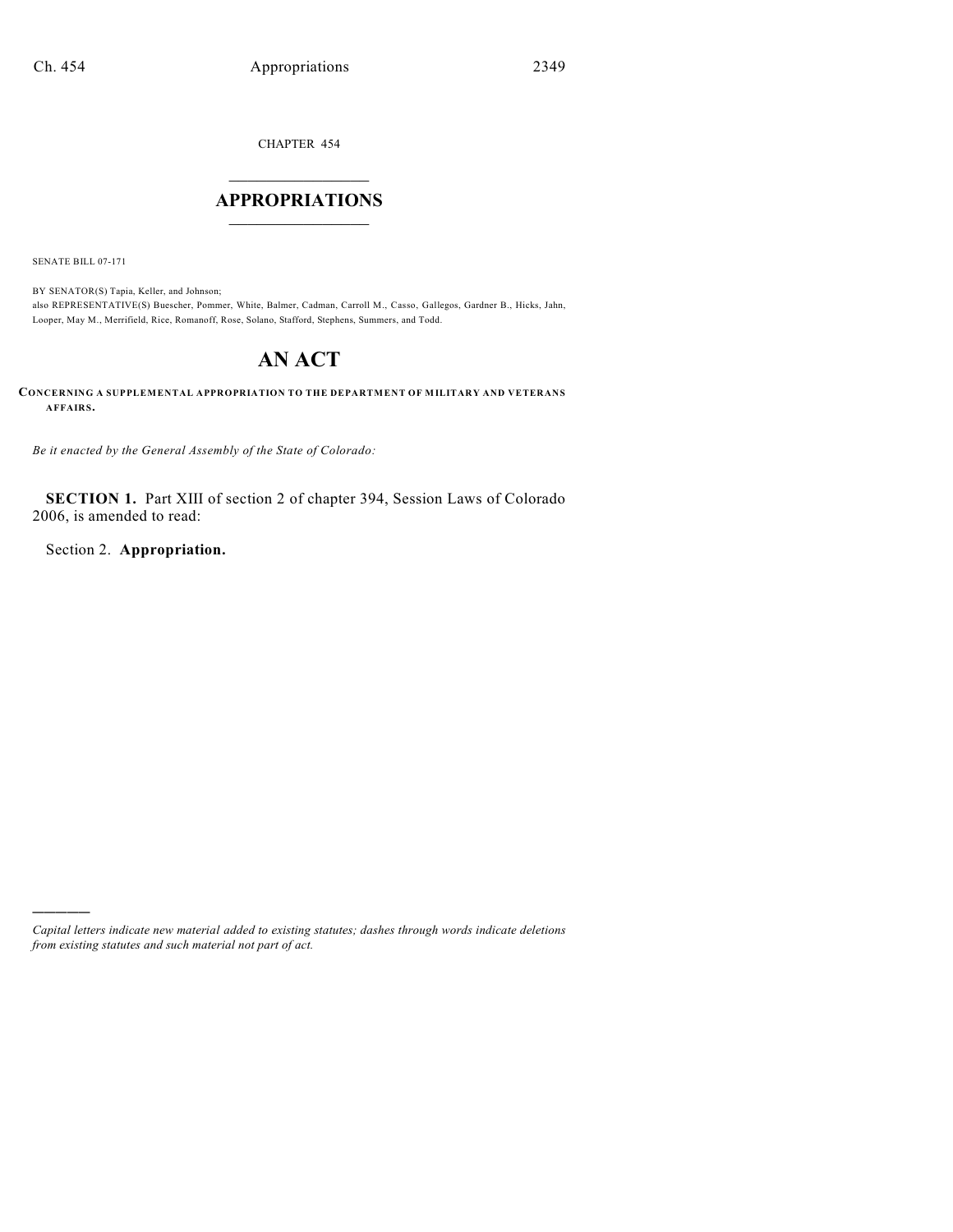|                 |              |             | APPROPRIATION FROM |              |               |              |  |  |
|-----------------|--------------|-------------|--------------------|--------------|---------------|--------------|--|--|
| ITEM &          | <b>TOTAL</b> | GENERAL     | <b>GENERAL</b>     | CASH         | CASH          | FEDERAL      |  |  |
| <b>SUBTOTAL</b> |              | <b>FUND</b> | <b>FUND</b>        | <b>FUNDS</b> | <b>FUNDS</b>  | <b>FUNDS</b> |  |  |
|                 |              |             | <b>EXEMPT</b>      |              | <b>EXEMPT</b> |              |  |  |
|                 |              |             |                    |              |               |              |  |  |

## **PART XIII DEPARTMENT OF MILITARY AND VETERANS AFFAIRS**

### **(1) EXECUTIVE DIRECTOR AND ARMY NATIONAL GUARD**

| Personal Services         | 1,610,432 | 1,524,683    | $3,454^{\circ}$  |                       | 82,295 <sup>b</sup>  |
|---------------------------|-----------|--------------|------------------|-----------------------|----------------------|
|                           |           | $(24.7$ FTE) | $(0.1$ FTE)      |                       | $(0.8$ FTE)          |
| Health, Life, and Dental  | 299,320   | 103,925      | $269^{\circ}$    | $11,294^{\circ}$      | 183,832 <sup>b</sup> |
| Short-term Disability     | 7,937     | 3,213        | $5^{\mathrm{a}}$ | $282^\circ$           | 4,437 <sup>b</sup>   |
| Amortization              |           |              |                  |                       |                      |
| Equalization              |           |              |                  |                       |                      |
| Disbursement              | 38,793    | 15,174       | 25 <sup>a</sup>  | 1,408°                | $22,186^{\circ}$     |
| Salary Survey and Senior  |           |              |                  |                       |                      |
| <b>Executive Service</b>  | 154,043   | 61,339       | $50^{\circ}$     | 4,170°                | 88,484 <sup>b</sup>  |
| Shift Differential        | 14,996    |              |                  |                       | 14,996 <sup>b</sup>  |
| Workers' Compensation     | 120,186   | 60,694       |                  |                       | 59,492               |
|                           | 87,577    | 44,226       |                  |                       | $43,351^b$           |
| <b>Operating Expenses</b> | 1,162,711 | 768,178      |                  | $46,000$ <sup>d</sup> | 348,533 <sup>b</sup> |
| Information Technology    |           |              |                  |                       |                      |
| Asset Maintenance         | 15,447    | 15,447       |                  |                       |                      |
| Legal Services for 110    |           |              |                  |                       |                      |
| hours                     | 7,455     | 7,455        |                  |                       |                      |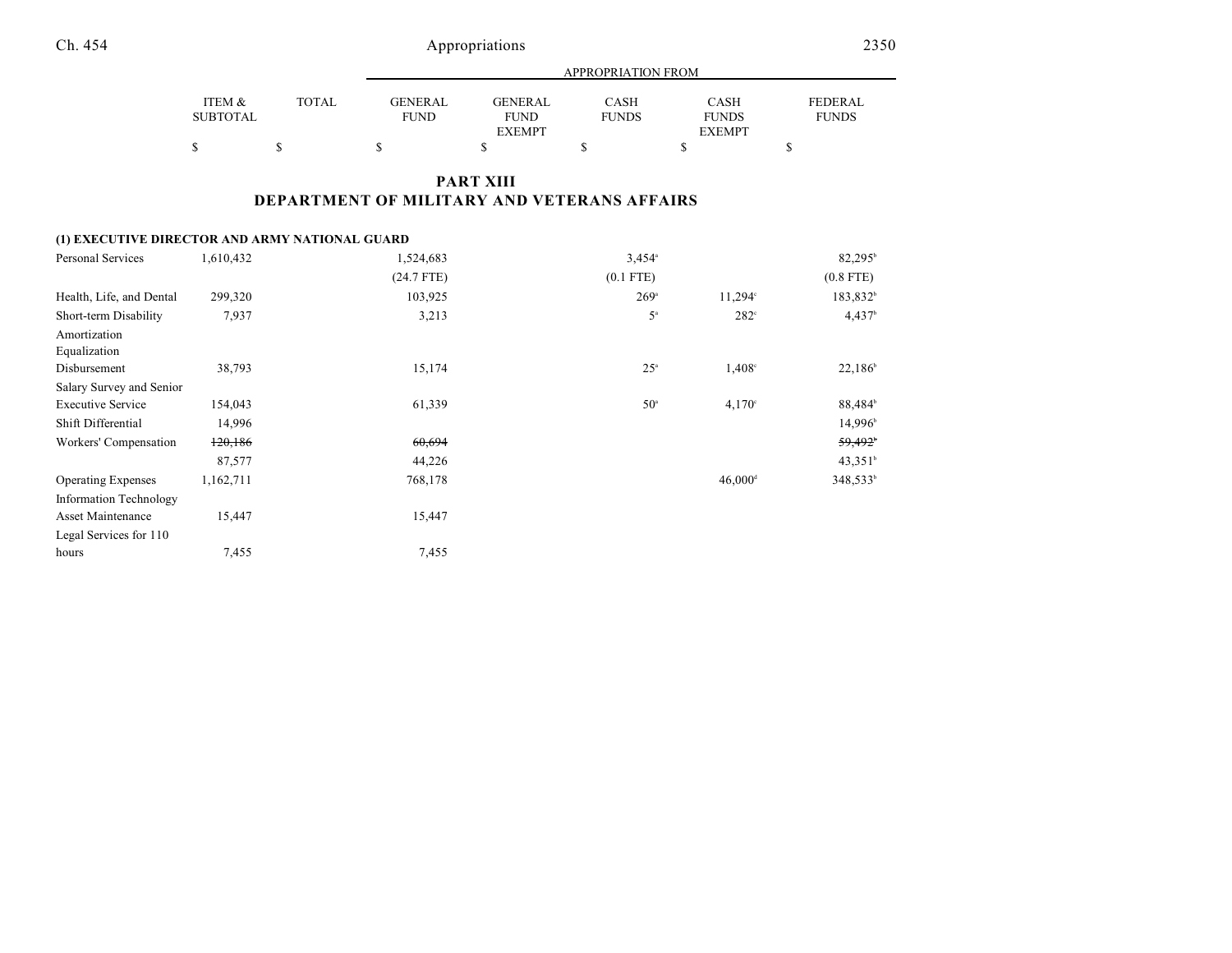| Purchase of Services from     |           |         |                |                       |                            |                      |
|-------------------------------|-----------|---------|----------------|-----------------------|----------------------------|----------------------|
| Computer Center-              | 1,894     | 1,894   |                |                       |                            |                      |
| Multiuse Network              |           |         |                |                       |                            |                      |
| Payments                      | 423,785   | 192,785 |                |                       |                            | 231,000 <sup>b</sup> |
|                               | 337,939   | 106,939 |                |                       |                            |                      |
| Payment to Risk               |           |         |                |                       |                            |                      |
| Management and                |           |         |                |                       |                            |                      |
| Property Funds                | 83,301    | 83,301  |                |                       |                            |                      |
|                               | 127,478   | 127,478 |                |                       |                            |                      |
| Vehicle Lease Payments        | 56,726    | 56,726  |                |                       |                            |                      |
|                               | 56,822    | 56,822  |                |                       |                            |                      |
| <b>Leased Space</b>           | 44,978    | 44,978  |                |                       |                            |                      |
| Capitol Complex Leased        |           |         |                |                       |                            |                      |
| Space                         | 85,028    | 55,015  |                |                       |                            | 30,013 <sup>b</sup>  |
| <b>Communication Services</b> |           |         |                |                       |                            |                      |
| Payments                      | 10,666    | 10,666  |                |                       |                            |                      |
|                               | 10,935    | 10,935  |                |                       |                            |                      |
| Utilities                     | 1,116,591 | 635,552 |                |                       |                            | $481,039^{\circ}$    |
| Local Armory Incentive        |           |         |                |                       |                            |                      |
| Plan                          | 46,610    |         |                | $46,610$ <sup>a</sup> |                            |                      |
| Distance Learning             | 3,000     |         |                | $1,000^\circ$         | $2,000$ <sup>f</sup>       |                      |
| Colorado National Guard       |           |         |                |                       |                            |                      |
| <b>Tuition Fund</b>           | 606,000   | 175,803 |                |                       | $430,197($ T) <sup>s</sup> |                      |
|                               | 765,074   |         |                |                       | $589,271(T)^{s}$           |                      |
| Army National Guard           |           |         |                |                       |                            |                      |
| Cooperative Agreement         | 2,219,648 |         |                |                       |                            | 2,219,648            |
|                               |           |         |                |                       |                            | $(20.5$ FTE)         |
|                               |           |         |                |                       |                            |                      |
|                               |           |         |                |                       |                            |                      |
| Ch. 454                       |           |         | Appropriations |                       |                            | 2351                 |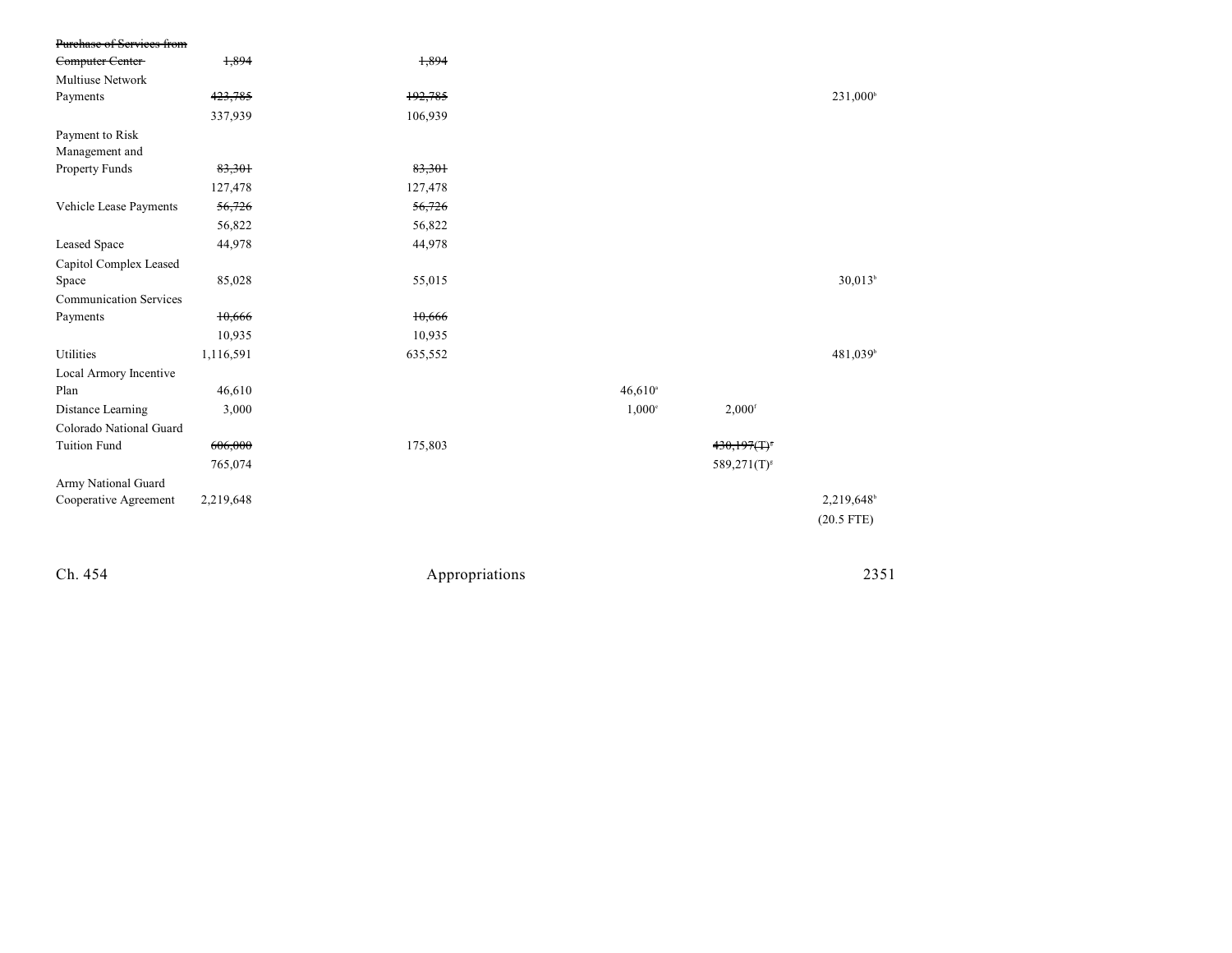## Ch. 454 Appropriations 2352

|                                |                           | <b>APPROPRIATION FROM</b> |                               |                                                |                      |                                              |                                |
|--------------------------------|---------------------------|---------------------------|-------------------------------|------------------------------------------------|----------------------|----------------------------------------------|--------------------------------|
|                                | ITEM &<br><b>SUBTOTAL</b> | <b>TOTAL</b>              | <b>GENERAL</b><br><b>FUND</b> | <b>GENERAL</b><br><b>FUND</b><br><b>EXEMPT</b> | CASH<br><b>FUNDS</b> | <b>CASH</b><br><b>FUNDS</b><br><b>EXEMPT</b> | <b>FEDERAL</b><br><b>FUNDS</b> |
|                                | \$                        | \$                        | ¢<br>ъ                        | \$                                             | ch<br>D              | \$                                           | ¢<br>ъ                         |
| <b>Administrative Services</b> | 261,009                   |                           | 137,197                       |                                                |                      |                                              | $123,812^b$                    |
|                                |                           |                           | $(3.3$ FTE)                   |                                                |                      |                                              | $(1.8$ FTE)                    |
|                                |                           | 8,390,556                 |                               |                                                |                      |                                              |                                |
|                                |                           | 8,473,823                 |                               |                                                |                      |                                              |                                |

<sup>a</sup> These amounts shall be from armory rental fees.

<sup>b</sup> These amounts are pursuant to cooperative agreements with the federal government for operations of the Colorado National Guard.

These amounts shall be from the Western Slope Military Veterans' Cemetery Fund, created in Section 28-5-708 (1) (a), C.R.S. <sup>c</sup>

 $\alpha$ <sup>t</sup> This amount shall be from real estate proceeds, pursuant to 28-3-106 (1) (s) (I), C.R.S.

<sup>e</sup> This amount shall be from the Distance Learning Cash Fund, created in Section 28-3-108, C.R.S.

<sup>f</sup> This amount shall be from the Department of Military and Veterans Affairs Fund, created in Section 28-3-107, C.R.S., and the Distance Learning Cash Fund, created in Section 28-3-108, C.R.S.

<sup>8</sup> This amount shall be from the Department of Higher Education, Colorado Commission on Higher Education financial assistance program, pursuant to Section 23-3.3-202 (2), C.R.S.

#### **(2) DIVISION OF VETERANS**

#### **AFFAIRS**

| Veterans Service        |         |             |                |
|-------------------------|---------|-------------|----------------|
| Operations              | 558,090 | 554,766     | $3,324(T)^{a}$ |
|                         |         | $(8.0$ FTE) |                |
| County Veterans Service |         |             |                |
| <b>Officer Payments</b> | 88,800  | 88,800      |                |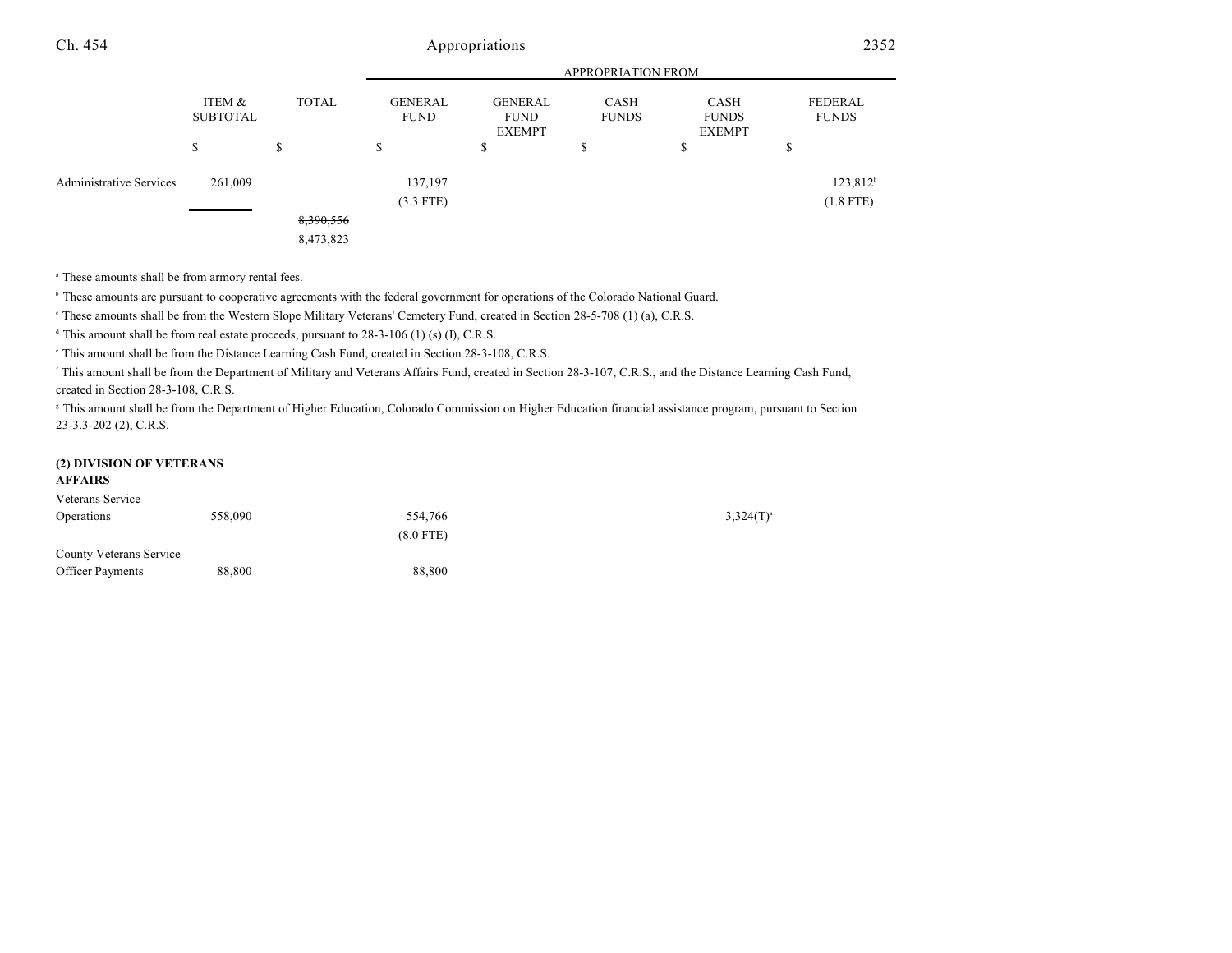| Colorado State Veterans        |         |           |             |                  |                        |                     |
|--------------------------------|---------|-----------|-------------|------------------|------------------------|---------------------|
|                                |         |           |             |                  |                        |                     |
| Trust Fund                     | 873,913 |           |             |                  | 873,913 <sup>b</sup>   |                     |
| Colorado State Veterans        |         |           |             |                  |                        |                     |
| <b>Trust Fund Expenditures</b> | 680,435 |           |             | $25,000^{\circ}$ | $655,435$ <sup>t</sup> |                     |
|                                | 625,304 |           |             |                  | $600,304$ <sup>d</sup> |                     |
| Western Slope Veterans         |         |           |             |                  |                        |                     |
| Cemetery                       | 390,254 |           | 121,964     |                  | 217,290°               | 51,000 <sup>f</sup> |
|                                |         |           | $(2.5$ FTE) |                  | $(2.0$ FTE)            |                     |
|                                |         | 2,591,492 |             |                  |                        |                     |
|                                |         | 2,536,361 |             |                  |                        |                     |

<sup>a</sup> This amount shall be from the Colorado State Veterans Trust Fund Expenditures line in the Division of Veterans Affairs.

<sup>b</sup> This amount shall be from the Tobacco Litigation Settlement Cash Fund, pursuant to Section 24-75-1104.5 (1) (g), C.R.S.

This amount shall be from interest earned on the principal in the Colorado State Veterans Trust Fund. <sup>c</sup>

<sup>d</sup> This amount shall be from the Colorado State Veterans Trust Fund, created in Section 28-5-709 (1) (a), C.R.S.

<sup>e</sup> This amount shall be from the Western Slope Military Veterans' Cemetery Fund, created in Section 28-5-708 (1) (a), C.R.S.

If This amount shall be from interment fees from the U.S. Department of Veterans Affairs.

#### **(3) AIR NATIONAL GUARD**

| Operations and<br>Maintenance Agreement |           |             |              |
|-----------------------------------------|-----------|-------------|--------------|
| for Buckley/Greeley                     | 1,985,732 | 442,010(M)  | 1,543,722    |
|                                         |           | $(5.4$ FTE) | $(20.7$ FTE) |
| <b>Buckley Cooperative</b>              |           |             |              |
| Agreement                               | 921,406   |             | 921,406      |
|                                         |           |             | $(15.0$ FTE) |

Ch. 454 Appropriations 2353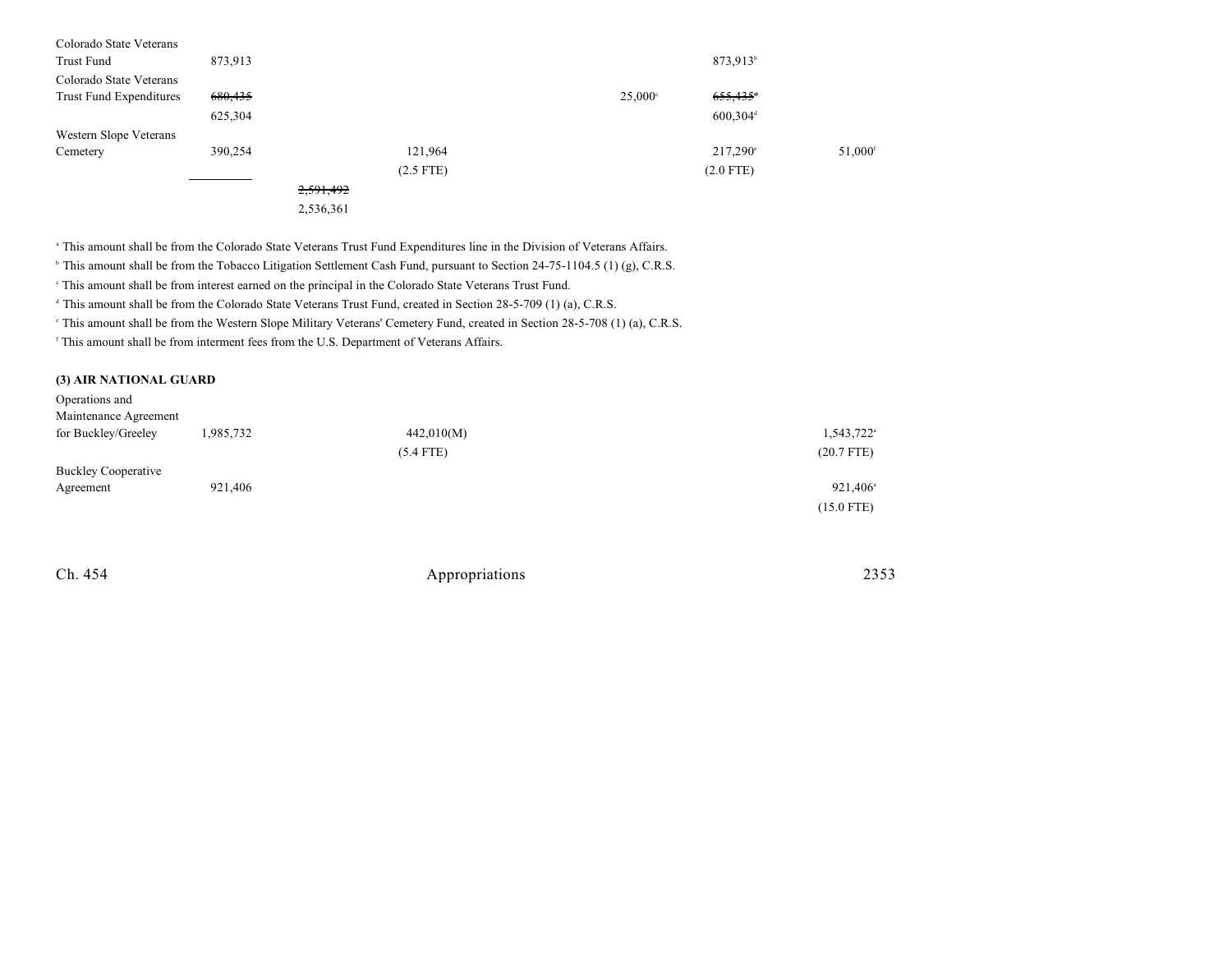| Ch. 454                                                                                                                                      |                           | 2354         |                               |                                                |                             |                                              |                                |  |
|----------------------------------------------------------------------------------------------------------------------------------------------|---------------------------|--------------|-------------------------------|------------------------------------------------|-----------------------------|----------------------------------------------|--------------------------------|--|
|                                                                                                                                              |                           |              |                               |                                                |                             | APPROPRIATION FROM                           |                                |  |
|                                                                                                                                              | ITEM &<br><b>SUBTOTAL</b> | <b>TOTAL</b> | <b>GENERAL</b><br><b>FUND</b> | <b>GENERAL</b><br><b>FUND</b><br><b>EXEMPT</b> | <b>CASH</b><br><b>FUNDS</b> | <b>CASH</b><br><b>FUNDS</b><br><b>EXEMPT</b> | <b>FEDERAL</b><br><b>FUNDS</b> |  |
|                                                                                                                                              | \$                        | \$           | \$                            | \$                                             | S                           | \$                                           | \$                             |  |
| Security for Space<br>Command Facility at                                                                                                    |                           |              |                               |                                                |                             |                                              |                                |  |
| Greeley                                                                                                                                      | 198,957                   |              |                               |                                                |                             |                                              | 198,957 <sup>a</sup>           |  |
|                                                                                                                                              |                           | 3,106,095    |                               |                                                |                             |                                              | $(5.0$ FTE)                    |  |
|                                                                                                                                              |                           |              |                               |                                                |                             |                                              |                                |  |
| <sup>a</sup> These amounts are pursuant to cooperative agreements with the federal government for operations of the Colorado National Guard. |                           |              |                               |                                                |                             |                                              |                                |  |

| (4) FEDERAL FUNDED<br>PROGRAMS <sup>96</sup> |            |             |             |
|----------------------------------------------|------------|-------------|-------------|
|                                              |            |             |             |
| Personal Services                            | 68,366,956 |             |             |
|                                              | (1,077.0)  |             |             |
|                                              | FTE)       |             |             |
| Operating and                                |            |             |             |
| Maintenance                                  | 29,705,038 |             |             |
| Construction                                 | 41,000,000 |             |             |
| Special Programs                             | 128,933    |             |             |
|                                              |            | 139,200,927 | 139,200,927 |

<sup>a</sup> This amount is pursuant to cooperative agreements with the federal government for operations of the Colorado National Guard.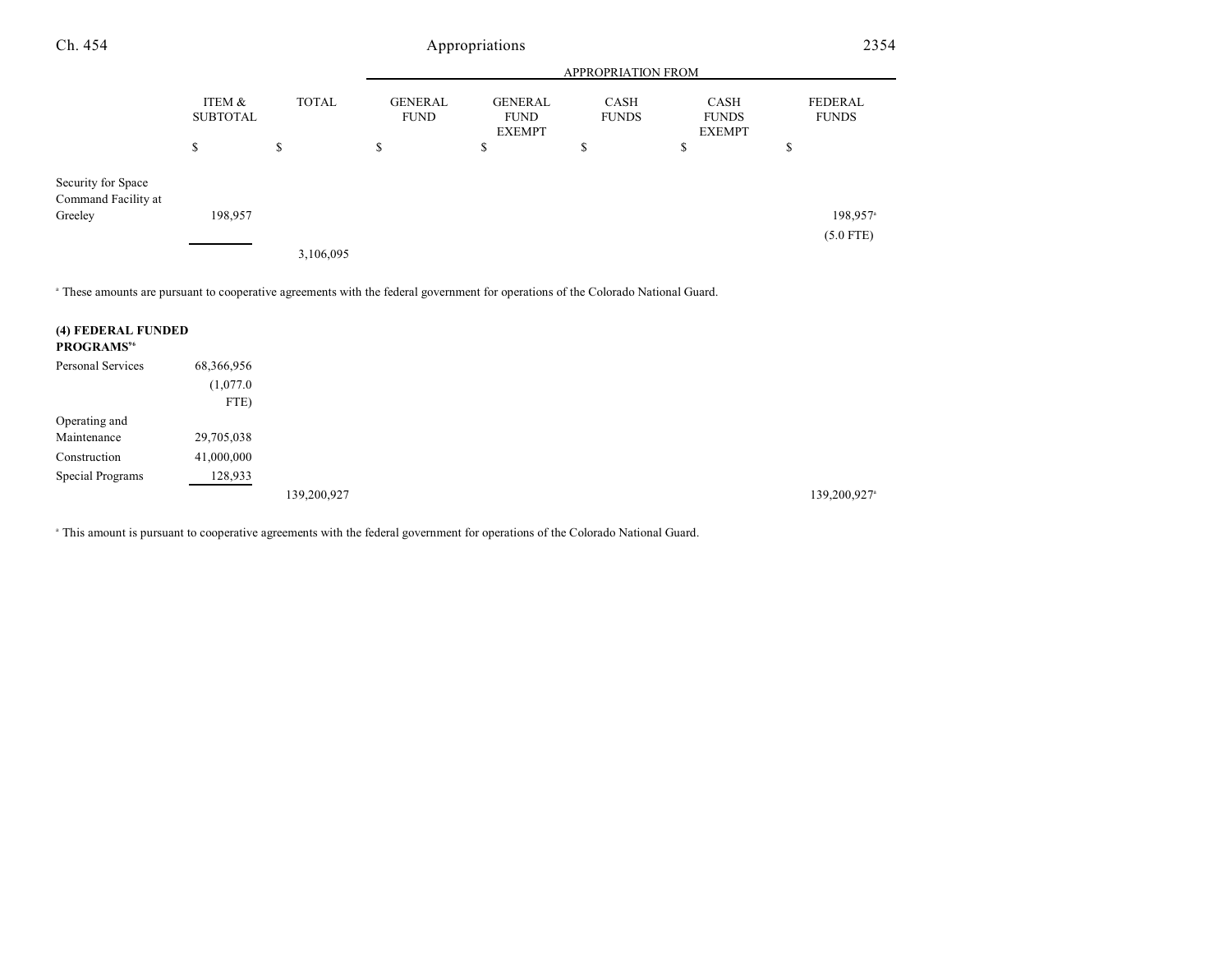| $(5)$ CIVIL AIR<br><b>PATROL</b> |             |               |             |          |                           |               |
|----------------------------------|-------------|---------------|-------------|----------|---------------------------|---------------|
| <b>Personal Services</b>         | 64,103      |               |             |          |                           |               |
|                                  | $(1.0$ FTE) |               |             |          |                           |               |
| <b>Operating Expenses</b>        | 13,324      |               |             |          |                           |               |
| Aircraft Maintenance             | 34,900      |               |             |          |                           |               |
|                                  |             | 112,327       | 112,327     |          |                           |               |
| <b>TOTALS PART XIII</b>          |             |               |             |          |                           |               |
| (MILITARY AND VETERANS           |             |               |             |          |                           |               |
| $AFFAIRS$ <sup>2, 3</sup>        |             | \$153,401,397 | \$5,273,892 | \$76,413 | \$2,245,313"              | \$145,805,779 |
|                                  |             | \$153,429,533 | \$5,214,226 |          | $$2,349,256$ <sup>a</sup> | \$145,789,638 |
|                                  |             |               |             |          |                           |               |

<sup>a</sup> Of this amount,  $\frac{$433,521}{100}$  \$592,595 contains a (T) notation.

**FOOTNOTES** -- The following statements are referenced to the numbered footnotes throughout section 2.

2 All Departments, Totals -- The General Assembly requests that copies of all reports requested in other footnotes contained in this act be delivered to the Joint Budget Committee and the majority and minority leadership in each house of the General Assembly. Until such time as the Secretary of State publishes the code of Colorado regulations and the Colorado register in electronic form pursuant to section 24-4-103 (11) (b), C.R.S., each principal department of the state is requested to produce its rules in an electronic format that is suitable for public access through electronic means. Such rules in such format should be submitted to the Office of Legislative Legal Services for publishing on the Internet. Alternatively, the Office of Legislative Legal Services may provide links on its internet web site to such rules. It is the intent of the General Assembly that this be done within existing resources.

3 (Governor lined through this provision. See L. 2006, p. 2896.)

96 Department of Military and Veterans Affairs, Federal Funded Programs -- These federal funds are shown for informational purposes. These

Ch. 454 Appropriations 2355